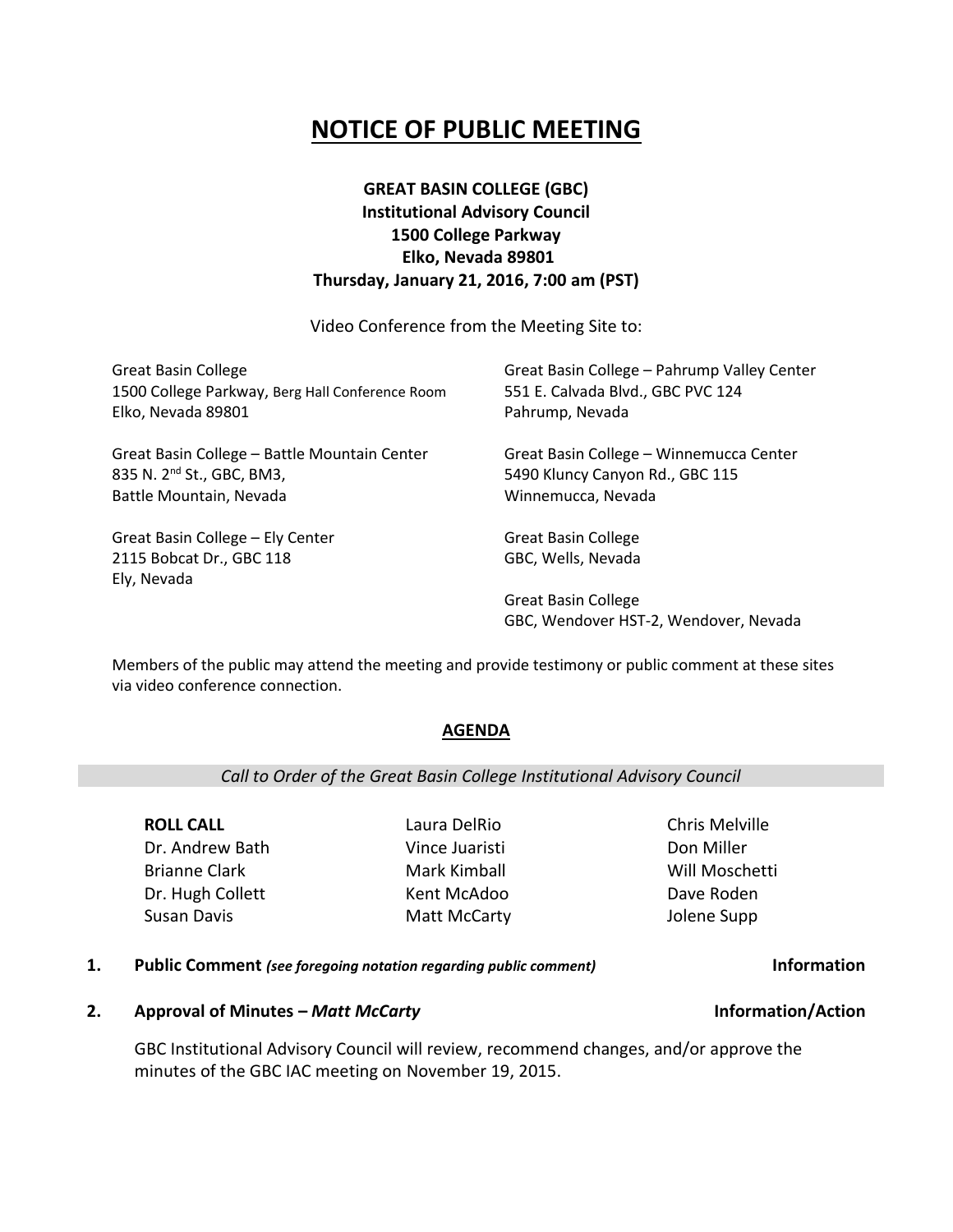## **3. President's Report –** *Dr. Mark Curtis* **Information**

GBC President Mark Curtis will provide the GBC IAC with updates on the following subjects and will be prepared to answer any questions or concerns.

- A. State College
- B. Pahrump Land Acquisition Update
- C. Funding Formula Changes

GBC Foundation Director will provide an update on Foundation activities.

#### **5. Board of Regents' Community College Committee Update –** *Matt McCarty* **Information**

GBC IAC Chair Matt McCarty will update the IAC on the previous meeting of the NSHE Board of Regents' Community College Committee.

## **6. Vice President Reports and Questions Information**

The GBC Vice Presidents will give a verbal report and answer any questions:

- A. Academic Affairs/Assessment *Dr. Mike McFarlane*
- B. Student Services– *Lynn Mahlberg*
- C. Business Affairs *Sonja Sibert*

## **7. Formal Support of the State College Concept – Matt McCarty <b>Information/Action**

The GBC IAC will vote on giving their formal support of the state college concept and possibly instruct that a formal letter of support be prepared.

## **8. Member Report Information**

Each committee member will be given an opportunity to provide a verbal report.

- A. Ely *Dr. Andrew Bath*
- B. Elko *Brianne Clark*
- C. Elko *Dr. Hugh Collett*
- D. Battle Mountain *Susan Davis*
- E. Wells *Laura DelRio*
- F. Washington DC *Vince Juaristi*
- G. Pahrump *Mark Kimball*
- H. Elko *Kent McAdoo*
- I. Elko *Matt McCarty*
- J. Wendover *Chris Melville*
- K. Elko *Don Miller*
- L. Elko *Will Moschetti*
- M. Winnemucca *Dave Roden*
- N. Wells *Jolene Supp*

## **4. GBC Foundation Update –** *Greg Brorby* **Information**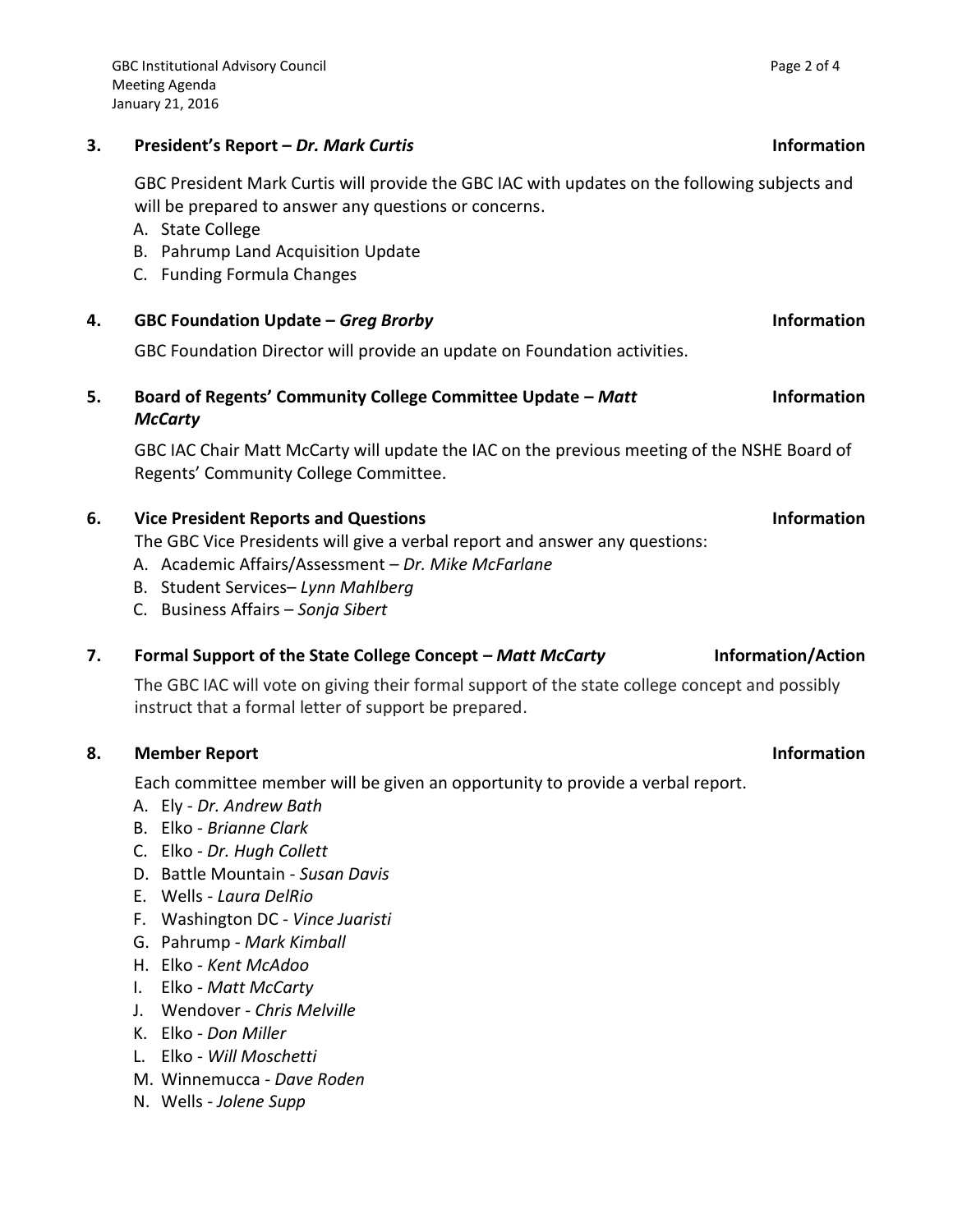#### **9. New Business Information**

Items for consideration at future meetings may be suggested. Any discussion of an item under "New Business" is limited to description and clarification of the subject matter of the item, which may include the reasons for the request.

### **10. Public Comment** *(see foregoing notation regarding public comment)* **Information**

#### **11.** Adjourn **Information Information Information Information Information Information**

**This notice and agenda has been posted at or before 5:00 p.m. on January 15, 2016 before the meeting, in accordance with NRS 241.020, at the meeting location and at the following public locations:**

- GBC's IAC website (http://www.gbcnv.edu/administration/advisory.html)
- The Nevada Public Notice website pursuant to NRS 232.2175 [\(http://notice.nv.gov/\)](http://notice.nv.gov/)
- Meeting location: Great Basin College, 1500 College Parkway, Elko, NV 89801, Berg Hall
- Great Basin College Battle Mountain Center, 835 N. 2<sup>nd</sup> St., Battle Mountain, NV 89820
- Great Basin College Ely Center, 2115 Bobcat Drive, Ely, NV 89301
- Great Basin College Pahrump Valley Center, 551 E. Calvada Blvd., Pahrump, NV 89048
- Great Basin College Winnemucca Center, 5490 Kluncy Canyon Rd., Winnemucca, NV 89445

## **IMPORTANT INFORMATION ABOUT THE AGENDA AND PUBLIC MEETING**

**NOTE:** Above is an agenda of all items scheduled to be considered. Notification is hereby provided that items on the agenda may be taken out of order and presented, two or more agenda items may be combined for consideration, and an agenda item may be removed from the agenda or discussion relating to an item on the agenda may be delayed at any time.

Some agenda items are noted as having accompanying reference material. Reference material may be accessed on the electronic version of the agenda by clicking the reference link associated with a particular item. The agenda and associated reference material may also be accessed on the Internet by Great Basin College's Institutional Advisory Council's webpage at: [http://www.gbcnv.edu/administration/advisory.html.](http://www.gbcnv.edu/administration/advisory.html)

Reasonable efforts will be made to assist and accommodate physically disabled person attending the meeting. Please call the GBC Office of the President at (775) 753-2265 in advance so that arrangements may be made.

**PUBLIC COMMENTS:** Public comment will be taken during this agenda item. No action may be taken on a matter raised under this item until the matter is included on an agenda as an item on which action may be taken. Comments will be limited to two minutes per person. Persons making comment will be asked to begin by stating their name for the record and to spell their last name. The Council Chair may elect to allow additional public comment on a specific agenda item when that agenda item is being considered.